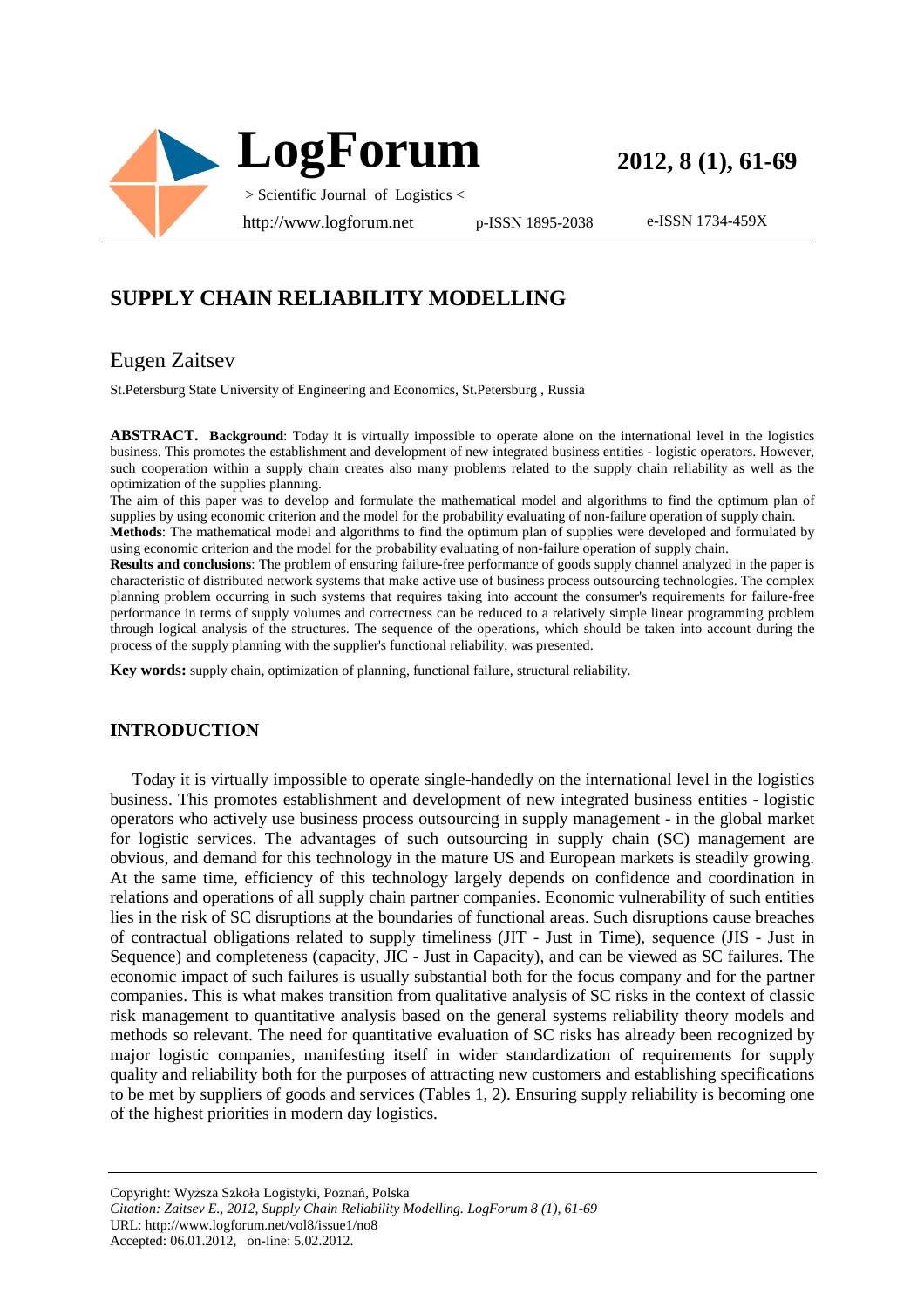The aim of this paper was to develop and formulate the mathematical model and algorithms to find the optimum plan of supplies by using economic criterion and the model for the probability evaluating of non-failure operation of supply chain.

> Table 1. Service quality indicators Tabela 1. Wskaźniki poziomu obsługi klienta

| <b>Indicator</b>                                                        | <b>Value</b> | Company              |
|-------------------------------------------------------------------------|--------------|----------------------|
| Delivery timeliness                                                     | 98 %         | 3M                   |
| Ideal order:<br>Timeliness & Completeness & Payment                     | 90 %         | Procter&Gamble       |
| Requirements for suppliers:<br>just-in-time delivery                    | 99.5 %       | Philips Sem.         |
|                                                                         | 98 %         | Sequent Comp.        |
| Perfect order:<br>Correctness & Completeness & Accuracy                 | 98 %         | Hewlett-Packard      |
| Guaranteed delivery time (UK)                                           | days         | <b>RS</b> Components |
| Total cost of supply process ownership (TCO):<br>supplier ranking score | points       | Sun Microsystems     |

| Table 2. Supply quality and reliability requirements standardization practice |
|-------------------------------------------------------------------------------|
| Tabela 2. Metody standaryzacji jakości dostaw i wiarygodności zapotrzebowań   |

| Company             | Risk factor                                                               | Factor value (permissible,<br>planned, required) | Process reliability (failure-<br>free performance) |
|---------------------|---------------------------------------------------------------------------|--------------------------------------------------|----------------------------------------------------|
| Tesco (UK)          | Permissible delay in delivery                                             | 0.5h                                             | 0.985                                              |
|                     | Order configuration correctness                                           | $0.5\%$                                          | 0.995                                              |
| Vision Express (UK) | Time taken to deliver the goods to the<br>customer                        | 1 <sub>h</sub>                                   | 0.95                                               |
| Nissan (UK)         | Number of defective (faulty) articles in the<br>delivery                  | 0.005%                                           | 0.99995                                            |
| Royal Mail (UK)     | Probability of delivery within one day                                    |                                                  | 0.9                                                |
| Saturn              | Permissible delay in delivery                                             | 0.25h                                            |                                                    |
| Siemens EMS         | Percentage of the supply plan<br>accomplished by the established deadline | 98 %                                             | 0.98                                               |

## SUPPLY CHAIN FAILURE CONCEPT AND GENERAL APPROACH TO SUPPLY PLANNING

Failure is the key concept in the systems reliability theory. Let us assume that a SC failure means an event consisting in non-fulfilment of goods delivery obligations under any contract clause constituting a risk factor (time, volume etc.) due to a disruption in the SC. For our purposes, it is practical to view the SC from the process and operational standpoint rather than in the traditional object/function context (supplier, manufacturer, intermediary etc.). I.e. the supply chain should be analysed as a sequence of interconnected processes through which the focus company fulfils its contractual obligations related to delivery of goods from the supplier to the end consumer using the well-known 5-process SCOR model [15]. This approach to SC representation and analysis is fully consistent with the process control methodology and ABC (Active Base Costing) process-by-process costing technology. Besides, it allows clearly formalizing the task of providing supply channel redundancy based on the reliability requirements using the systems structural reliability theory models.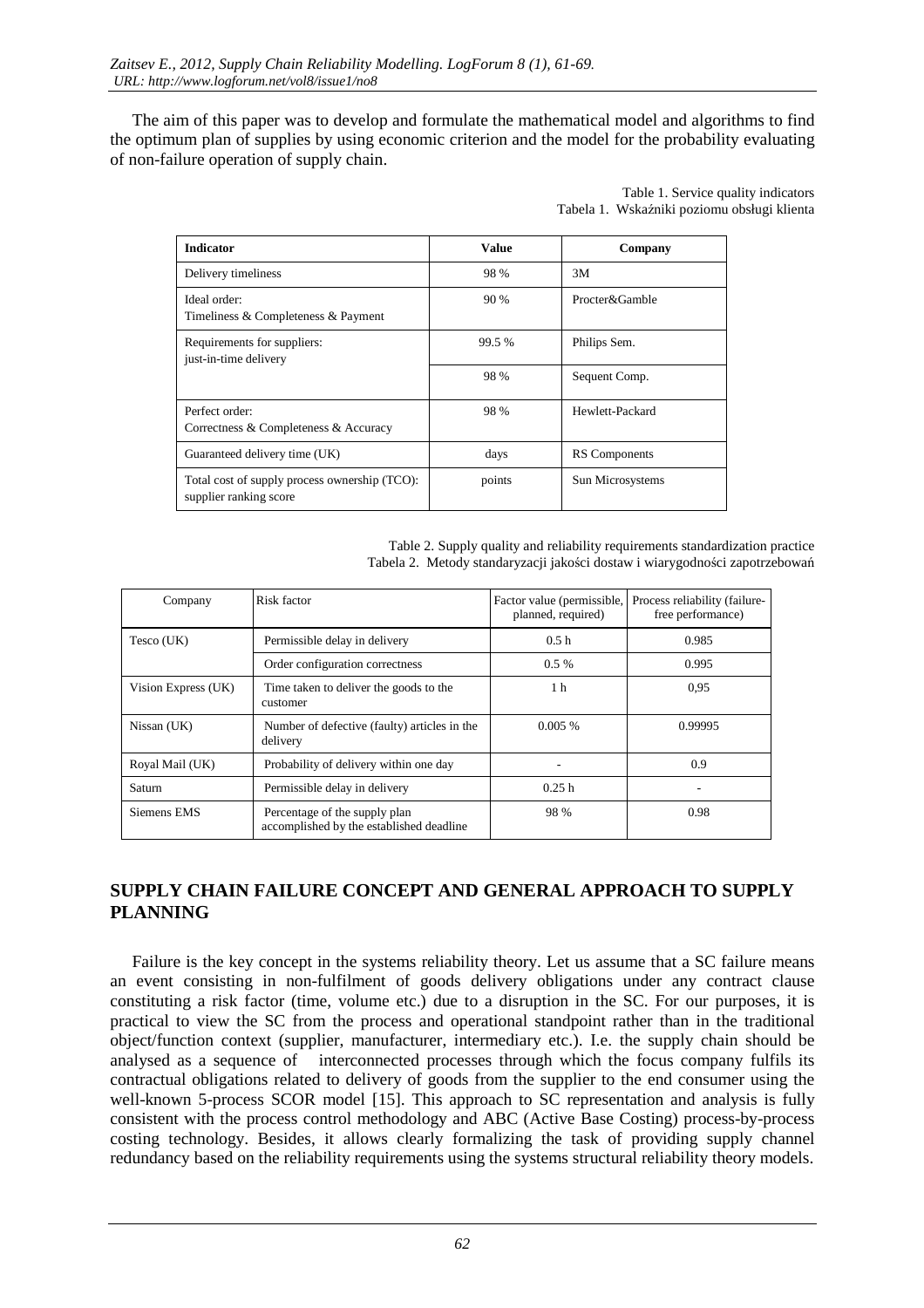Let us consider a situation that can occur when the JIT (Just in Time) technology is implemented. Let us assume that deliveries are consolidated into one shipment. A functional failure is defined as an event where planned time t0 for the delivery of an order with the volume of  $Q_0$  is exceeded. Let  $F(t >$  $t_0$ ) be the probability of exceeding the planned time needed to process the entire order, and  $P_0(t_0)$  - the specified probability of failure-free operation. To ensure this level of failure-free performance, we need to create a network of n channels by analysing the supplier market and evaluating their potential functional capabilities. The functional condition of failure-free operation of the *i*-th supply channel will be defined by the following expression:

$$
t_i = \frac{Q_0}{\lambda_i} \le t_0,
$$

where  $\lambda_i$  - potential supply rate through the i-th channel.

The above formula shows that two channel types can exist in the network: primary channels with the possible supply volume of  $q_i = \lambda_i t_0 \geq Q_0$  and auxiliary channels that cannot handle the necessary supply volume within the planned time by themselves. Auxiliary channels can be combined into chains subject to the following condition:

$$
t_j = \frac{Q_0}{\sum_j^k \lambda_j} \le t_0, \quad k < n.
$$

A supply network with a serial-parallel structural reliability scheme is created from the primary channels and auxiliary channel chains. Optimal supply plan  ${Z_i}^n$  is found by solving the following mathematical programming problem:

$$
S = \sum_{i=1}^{n} C_i Z_i \to \min
$$

subject to the following limitations:

$$
\sum_{i=1}^{n} Z_i = Q_0, \ \ 0 \le Z_i \le q_i \ \ (i = \overline{1, n}), \ \ P(t \le t_0) \ge P_0(t_0),
$$

where:

 $C_i$ ,  $q_i$  - cost price and possible volume (capacity) of supply through the *i*-th chain, respectively ( $q_i$ *= λi t*0);

 $P(t \leq t_0)$  - failure-free performance of supply determined using the structural reliability model.

#### **SUPPLY CHAIN PROCESS MODEL**

The classic process model of SC management (Figure 1) based on the minimum cost criteria with independent processes and the specified failure-free performance requirement looks like the following:

$$
S_{\Sigma} = \sum_{i=1}^{n} \sum_{j=1}^{m} S_{ij} X_{ij} \rightarrow \min
$$
 (1)

subject to the following limitations:

$$
\sum_{j=1}^{m} X_{ij} = 1, \quad i = \overline{1, n};
$$
  

$$
\prod_{i=1}^{n} \sum_{j=1}^{m} P_{ij} X_{ij} \ge \beta;
$$

where: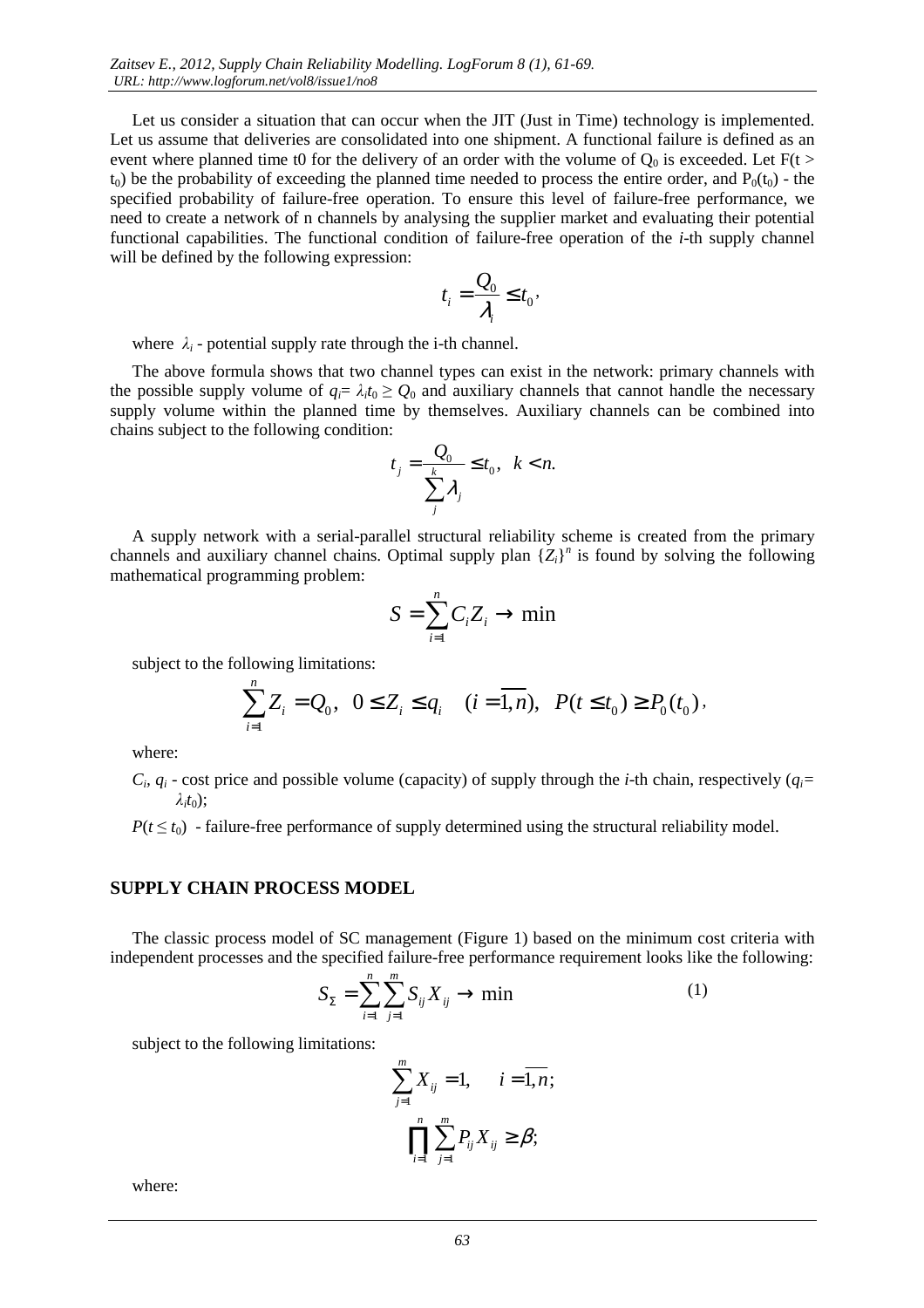- *n* number of processes,
- $m = \max \{k_i\}_n$

*ki*- number of possible alternatives (strategies) for implementation of the *i*-ith process,

 $S_{ij}$  – costs of the *i*-th process in the SC during implementation of the *j*-th strategy,

 ${S_{ij}}_{n}^m$  - process cost matrix,

*β* – specified (required) SC failure-free performance (probability of failure-free SC operation),

 $P_{ij}$  – probability of failure-free implementation of the *j*-th strategy in the *i*-th process,

 ${P_i}_{n}$ <sup>m</sup> - failure-free operation probability matrix,

 $X_{ii}$  – binary variable (selection variable) that takes the value of 0 or 1.



 Fig. 1. Business process selection diagram Rys. 1. Schemat procesu dokonywania wyboru

An additional limitation of individual process reliability in the SC can be introduced into the model:

$$
\sum_{j=1}^m P_{ij} X_{ij} \ge \alpha_i, \qquad i = \overline{1, n};
$$

where:  $\{\alpha_i\}_1^n$  - process failure-free operation limitation vector ( $i = \overline{1,n}$ ).

The solution is found as a non-vanishing vector from matrix  ${X_{ij}}_{n}^{m}$ .

Model (1) requires an excess of offers in the business process market, which is not always the case in practice. If it is impossible to select a set of processes that would ensure the required SC reliability, a model that allows maximizing the SC reliability within the given cost limitations can be used:

$$
\prod_{i=1}^n \sum_{j=1}^m P_{ij} X_{ij} \to \max'.
$$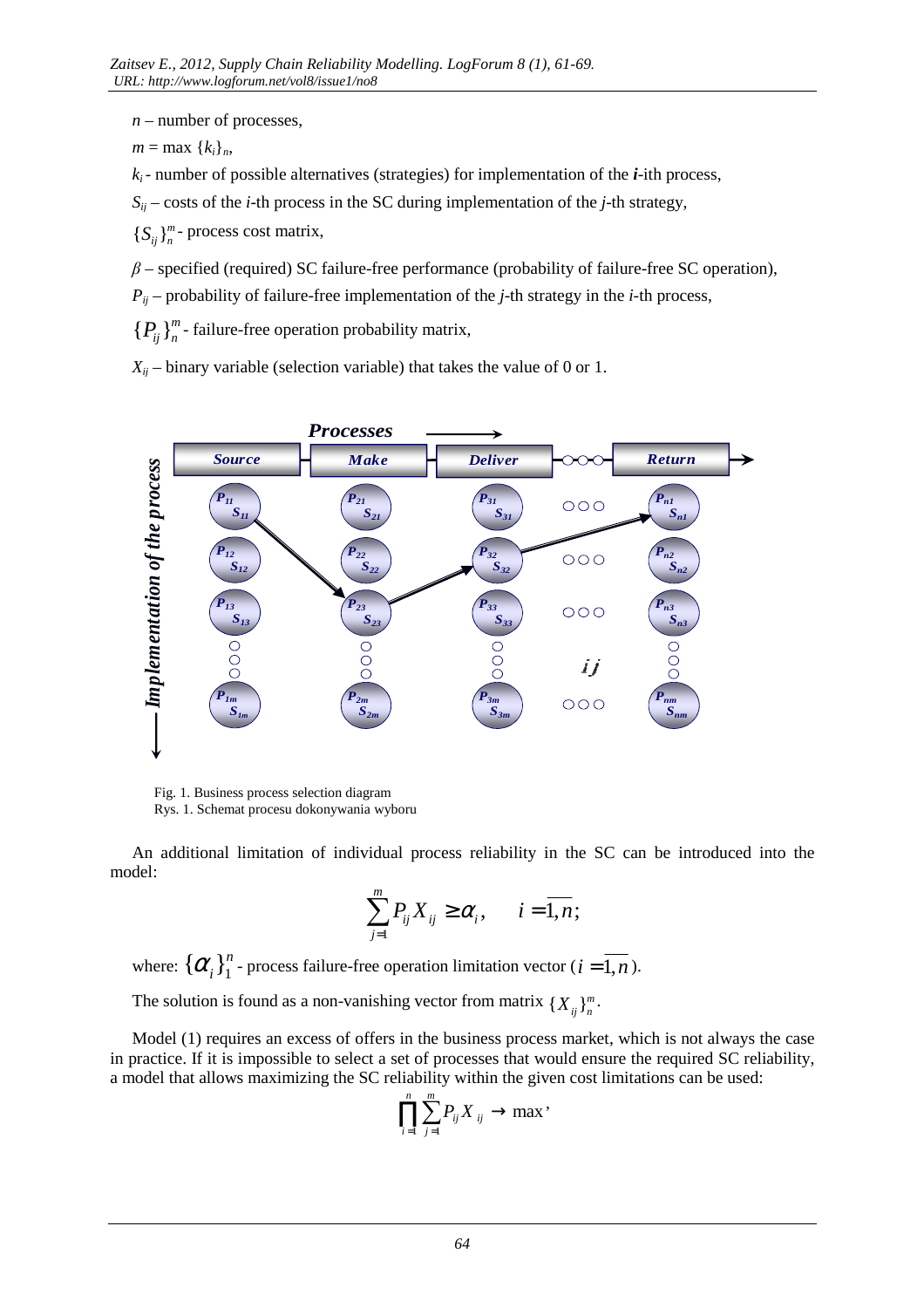$$
S_{\Sigma} = \sum_{i=1}^{n} \sum_{j=1}^{m} S_{ij} X_{ij} \leq S_0 \cdot \sum_{j=1}^{m} X_{ij} = 1, \quad i = \overline{1, n};
$$

where:  $S_0$  - budget limitation.

#### **STANDARDIZATION OF RELIABILITY REQUIREMENTS**

The use of model (1) poses certain difficulties since statistical studies are necessary to obtain objective evaluations of matrix  $\{P_{ij}\}_{n}^{m}$ . At the same time, when designing the SC, one needs to solve the problems of selecting service (i.e. process) providers based on the end consumer's supply reliability requirements *β*. In other words, the problem of standardizing failure-free process performance requirements emerges. Let us consider the algorithm of solving this problem, assuming that the processes are independent, and the failure flows are simple.

Based on the primary reliability equation, we obtain:

$$
P(t_{\beta}) = \exp(-\lambda_0 t_{\beta}) = \beta,
$$
 (2)

therefore:

$$
\lambda_0 = -\frac{\ln(\beta)}{t_\beta},\tag{3}
$$

where:

*λ<sup>0</sup>* – SC failure flow rate;

*tβ* – risk factor value (time, volume etc.) at failure-free performance level *β*.

If there are no processes with dominant failure rates in the SC, we can assume that:

$$
\lambda_{ij} = \lambda_0 \omega_{ij},\tag{4}
$$

where:

 $\lambda_{ij}$  – *i*-th process failure rate under the *j*-th implementation strategy,

 $\omega_{ii}$  – weight factor of the contribution of the *j*-th strategy of the *i*-th process to the total SC failure rate.

Taking into account (2), we obtain:

$$
P_{ij} = \exp(-\lambda_0 \omega_{ij} t_\beta) = \exp[\omega_{ij} \ln(\beta)]. \tag{5}
$$

The only thing left is to define weight factor matrix  $\{\boldsymbol{O}_{ij}\}_{n}^{m}$ . Obviously, the more damage a failure of a particular process can cause, the higher the reliability requirements for that process should be. Damage can be measured in process recovery costs, losses in sale of goods etc. For example, costs can be assessed through turnover and tariff losses using the following formula:

$$
R = Qd[1 - (1 - \frac{\delta}{100})(1 - \frac{\varepsilon}{100})],
$$

where:

*Q* – turnover,

*d* – sale price,

 $δ$ ,  $ε$  – turnover and price losses in %, respectively.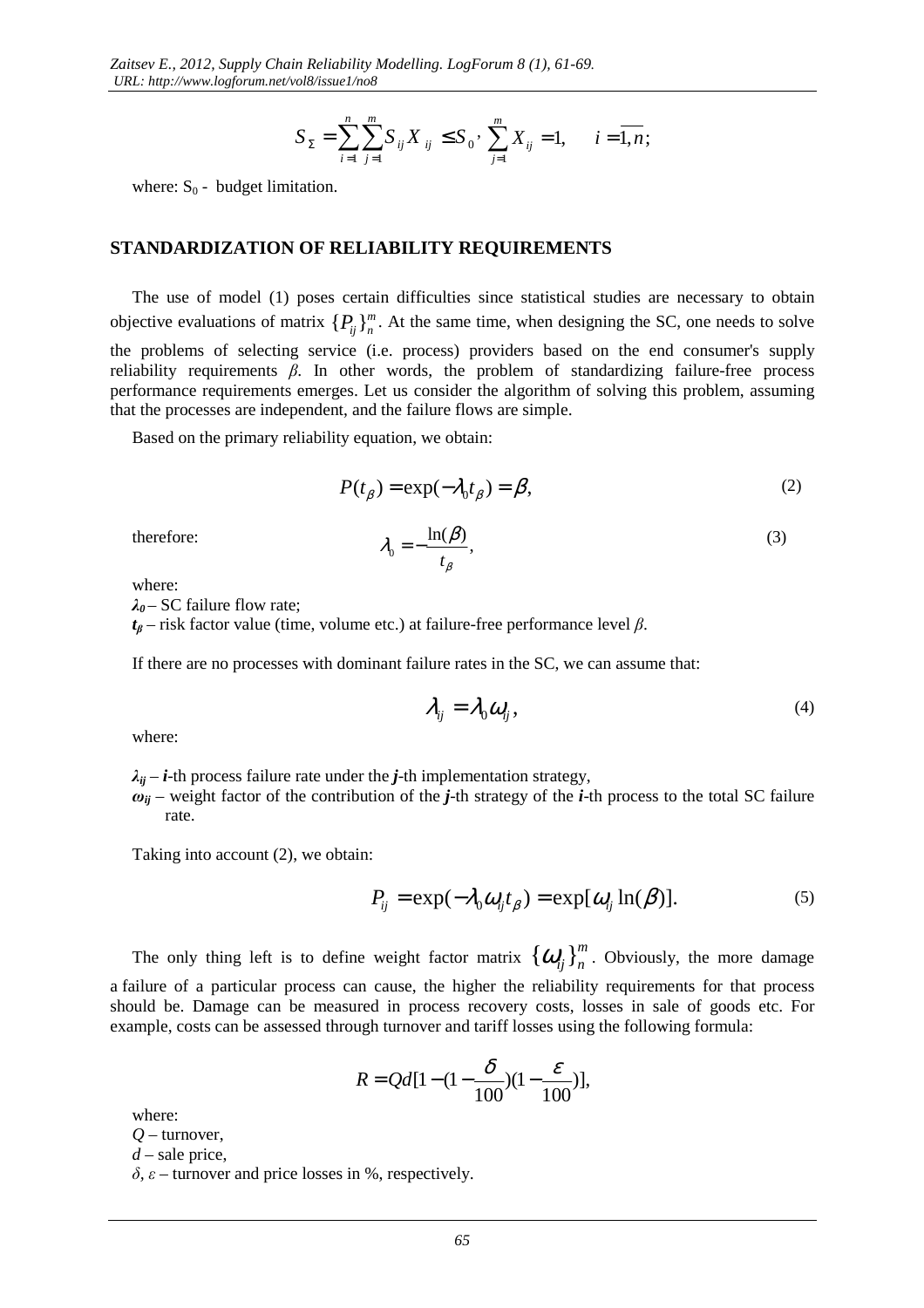In this case, weight factors are inversely related to costs and are calculated according to the following formula:

$$
\omega_{ij} = \frac{1}{R_{ij} \sum_{i=1}^{n} \frac{1}{R_{ij}}},\tag{6}
$$

where  $R_{ii}$  – costs related to failure in implementation of the *j*-th strategy of the *i*-th process.

#### **GENERALIZED OUTSOURCING SUPPLY PLANNING MODEL**

Ensuring the required failure-free performance in SCOR-type supply chain process models involves the need to provide supply chain redundancy. Let us consider a situation that can occur when the JIT technology is implemented. Let us assume that deliveries are consolidated into one shipment. A functional failure is defined as an event where planned time  $t_0$  for the delivery of an order with the volume of  $Q_0$  is exceeded. Let  $F(t>t_0)$  be the probability of exceeding the planned time needed to process the entire order, and  $P_0(t_0)$  - the specified probability of failure-free operation. To ensure this level of failure-free performance, we need to create a network of *n* channels by analysing the supplier market and evaluating their potential functional capabilities. Let us assume that reliability requirement  $P_0(t_0) = \varphi(p_1, p_2, \ldots, p_n) \ge P_2^*$  (where  $\varphi(p_1, p_2, \ldots, p_n)$ ) - function determined by the structural reliability scheme (redundancy scheme);  $P_2^*$  - end consumer's supply reliability requirements) had been determined as a result of solving the standardization problem and has been agreed upon with the responsible supplier or supply operator (level 1 supplier). If the responsible supplier is unable to meet the contractual terms by itself, it creates a network of level 2 suppliers based on outsourcing principles. Those suppliers can, in turn, build level 3, 4 etc. networks based on the same principles. In this supply network failures mean independent events consisting in non-fulfilment of contractual obligations by one or several functional parameters - such as time, sequence, completeness or volume of supply.

Since a supply network can be made up of channels with different characteristics, the network structural reliability model will, in general, include both channels consisting of individual suppliers and supply chains or even entire sub-networks with a relatively complex (fractal) structure (Figure 2).



 Fig. 2. Multi-level supply network structural reliability model Rys. 2. Wielopoziomowy model wiarygodności łańcucha dostaw

For the customer, the problem of building a supply network turns into the problem of selecting the most economically sound channels that meet the requirements for functional parameters (such as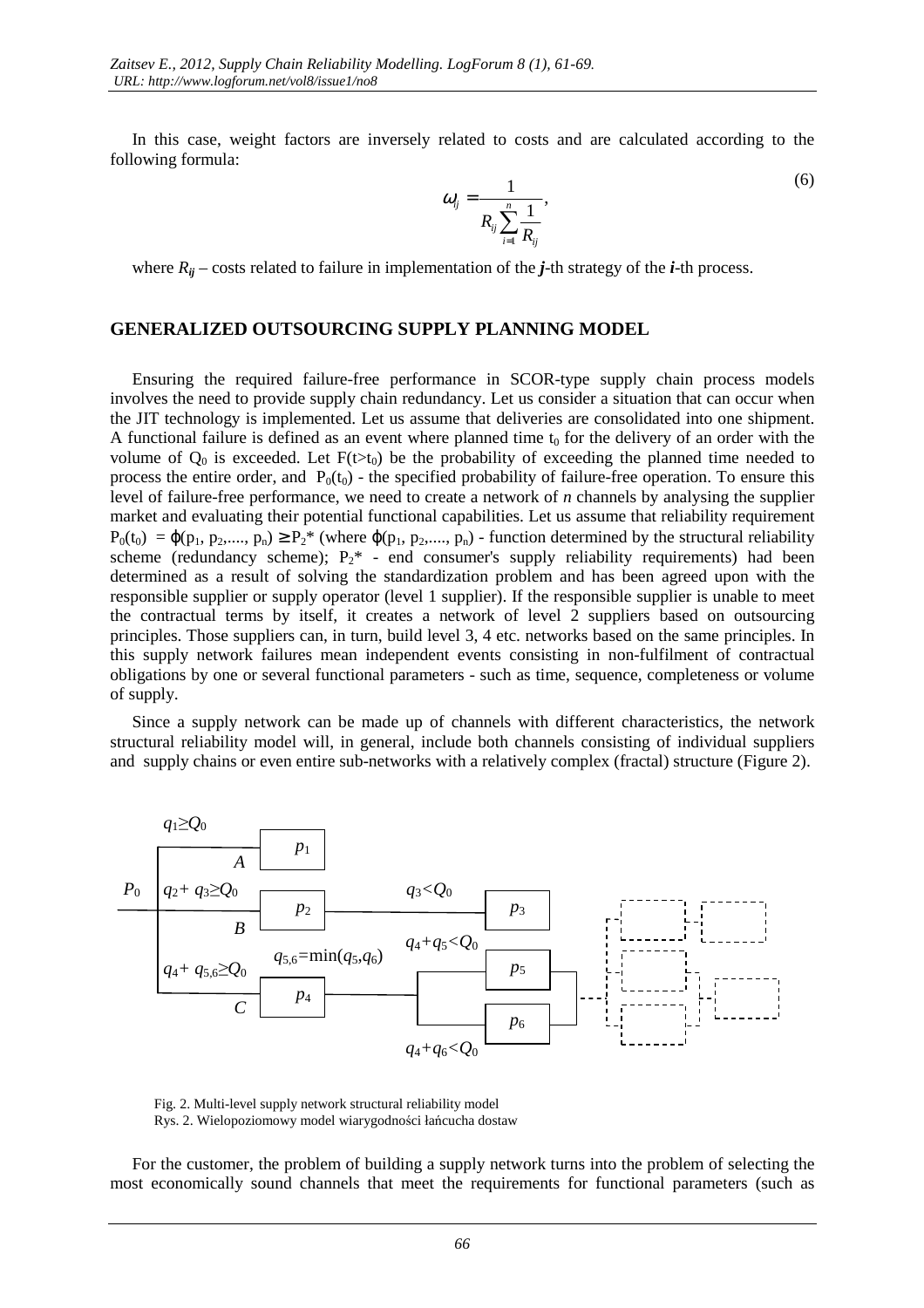volume) and failure-free performance determined using the formula for the simple serial-parallel scheme:

$$
P_0 = 1 - \prod_{i=1}^{m} (1 - \prod_{j=1}^{n} p_j)_i, \ m \le n, \ if \ x_{i,j} \ not \ 0.
$$

where:

 $n$  – number of suppliers.

 $m$  – number of supply chains (channels).

 $x_{i,j}$  – binary variable (selection variable) that takes the value of 1 if the capacity of *j* suppliers included in the *i*-th supply channel allows meeting demand  $\sum_{j=1}^{n} q_j x_{i,j} \ge Q_0$  $\sum_{j=1}^{n} q_j x_{i,j}$  ≥ or the value of  $0 - if not$ ,

i.e.  $\sum q_j x_{i,j} < Q_0$ 1  $q_j x_{i,j} < Q$ *n j*  $\sum q_j x_{i,j} <$ = . The binary variable is used to create *m* chains from *n* channels.

In a particular case where  $n = m$  the supply network structural reliability model consists of *n* channels with the capacity of  $q_i \ge Q_0$  connected in parallel.

Therefore, it is suggested to use the logical-and-probabilistic analysis method to create multi-level supply network models with a complex structure.

### **CONCLUSIONS**

The problem of ensuring failure-free performance of goods supply channel analysed above is characteristic of distributed network systems that make active use of business process outsourcing technologies. An essential condition is the availability of a mature logistic service market and intense competition in the market for business processes. The multi-level outsourcing model structure can be similar to that of a finite fractal. The complex planning problem occurring in such systems that requires taking into account the consumer's requirements for failure-free performance in terms of supply volumes and correctness can be reduced to a relatively simple linear programming problem through logical analysis of the structures. In general, to summarize the approach described in this article, supply planning with the supplier's functional reliability taken into account can be represented as a sequence of the following operations:

- − Building a functional diagram of the network, with specification of all level 2 suppliers and their characteristics.
- − Defining the failure concept and establishing the suppliers' functional capabilities criteria values based on the customer's requirements.
- − Creating a serial-parallel scheme and a structural reliability calculation model based on the failure-free performance requirements and the supplier's functional capabilities.
- − Determining the optimum supply plan that keeps the costs to the minimum while meeting the failure-free performance requirements.

### **REFERENCES**

Berezhnoy A., Levshina J., 2008. Investigation of functional availability for the network access points infrastructure . The 8th International Conference "Reliability and Statistics in Transportations and Communication (RelStat'08)". Riga, Latvia.

Blanchard B.S., 2004. Logistics Engineering and Management. 6th ed. Pearson. Prentice Hall, U.S.A.

Harrison A., van Hoek R., 2005. Logistics Management and Strategy. Person Education Ltd.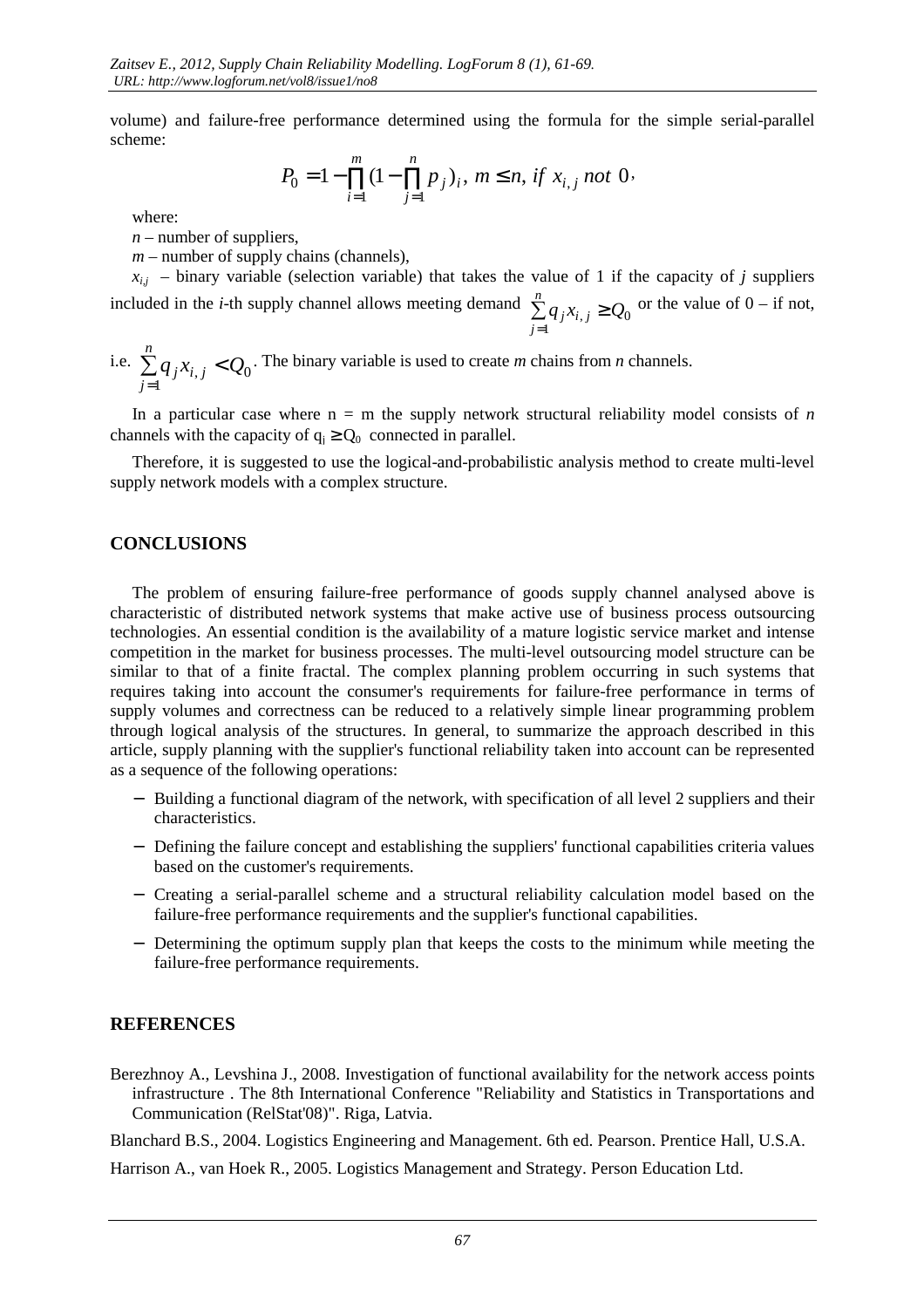IMA, 2010. Modelling in industrial maintanance and reliabity, J.Management Math, 21,4, 317-318.

- Ivanov D., Sokolov B., Kawschel J., 2010, A multi-structural framework for adaptive supply chain planning and operations control with structure dynamics considerations. European Journal of Operational Research, 200, 2, 409-420.
- Klimov1 R., Merkuryev Y., 2008. Simulation model for supply chain reliability evaluation. Technological and economic development of economy. Baltic Journal on Sustainability, 14(3).
- Liu J., Li J., Zhao J., 2003. The Research on Supply Chain Reliability based on Meta-graphs. Control and Automation, 2003. ICCA '03. 4th International Conference.
- Managing Risk in Supply Chains. How to Build Reliable Collaboration in Logistics. Wolfgang Kersten, Thorsten Blecker (Eds.), Erich Schmidt Verlag GmbH&Co., Berlin 2006. (www.ESV.info)
- Neureuther B.D., Kenyon G., 2008. A Model for Evaluating Supply Chain Risk. POMS 19th Annual Conference La Jolla, California, U.S.A.
- Supply Chain Operations Reference Model. SCOR. Version 8.0. Supply Chain Council, 2006 (www.supply-chain.org).
- Yamada T., Imai K., Nakamura T., Taniguchi E., 2011, A supply chain transport supernetwork equilibrium model with the behaviour of freight carriers. Transportation Research Part E: Logistics and Transportation Review. 47,6, 887-907.
- Xu N., Nozick L., 2009, Modeling supplier selection and the use of option contracts for global supply chain design. Computers&Operations Research. 36, 10, 2786-2800.

# MODELOWANIE WIARYGODNOŚCI ŁAŃCUCHA DOSTAW

STRESZCZENIE. Wstęp: Obecnie nie jest możliwym prowadzenie działalności logistycznej o zasięgu międzynarodowym bez współpracy z innymi partnerami. Fakt ten doprowadził do powstawania i rozwoju nowych struktur organizacyjnych - operatorów logistycznych. Jednak taki typ współpracy w obrębie łańcucha dostaw stwarza możliwość występowania wielu problemów związanych z wiarygodnością tego łańcucha oraz optymalizacją planowania dostaw.

Celem pracy było opracowania matematycznego modelu dla znalezienia optymalnego planu dostaw przy zastosowaniu kryteriów ekonomicznych oraz modelu prawdopodobieństwa niezawodności łańcucha dostaw.

Metody: Model matematyczny oraz algorytmy wyznaczające optymalny plan dostaw został opracowany i sformułowany poprzez zastosowanie kryteriów ekonomicznych oraz modelu prawdopodobieństwa niezawodności łańcucha dostaw.

Wyniki i wnioski: Problem niezawodności łańcucha dostaw, który został poddany analizie w pracy, występuje często w sieciowych systemach dystrybucyjnych, stosujących metodę outsourcingu. Problem planowania występujący w takich systemach, które muszą uwzględniać wymagania klientów dotyczące niezawodności dostaw, może być zredukowany do relatywnie prostego zagadnienia programowania liniowego poprzez logiczną analizę struktur. Przedstawiono sekwencję operacji, które należy wziąć pod uwagę w procesie planowania dostaw przy uwzględnianiu funkcjonalnej wiarygodności.

Słowa kluczowe: łańcuch dostaw, optymalizacja planowania, porażka funkcjonalna, wiarygodność strukturalna.

# MODELLIERUNG VON ZUVERLÄSSIGKEIT EINER LIEFERKETTE

ZUSAMMENFASSUNG. Einleitung: Es besteht heutzutage keine Möglichkeit mehr, eine logistische Aktivität von internationaler Reichweite ohne Zusammenarbeit mit anderen Partnern zu betätigen. Diese Tatsache führte zur Entstehung und Entwicklung von neuen Organisationsstrukturen - d. h. Logistik-Operateuren. Ein solcher Typ der Zusammenarbeit innerhalb einer Lieferkette generiert jedoch bestimmte Gefahren hinsichtlich der Glaubwürdigkeit und Zuverlässigkeit jeweiliger Lieferketten sowie hinsichtlich der Optimierung der Planung von Anlieferungen.

Das Ziel der Arbeit war es, ein mathematisches Modell für die Erstellung eines optimalen Zeitplans für Anlieferungen unter Benutzung von wirtschaftlichen Kriterien und des Modells der Wahrscheinlichkeit der Zuverlässigkeit einer Lieferkette auszuarbeiten.

Methoden: Das mathematische Modell und die den optimalen Anlieferungsplan bestimmenden Algorithmen wurden unter Benutzung von wirtschaftlichen Kriterien und des Modells der Wahrscheinlichkeit der Zuverlässigkeit der betrachteten Lieferkette konzipiert und effektiv formuliert.